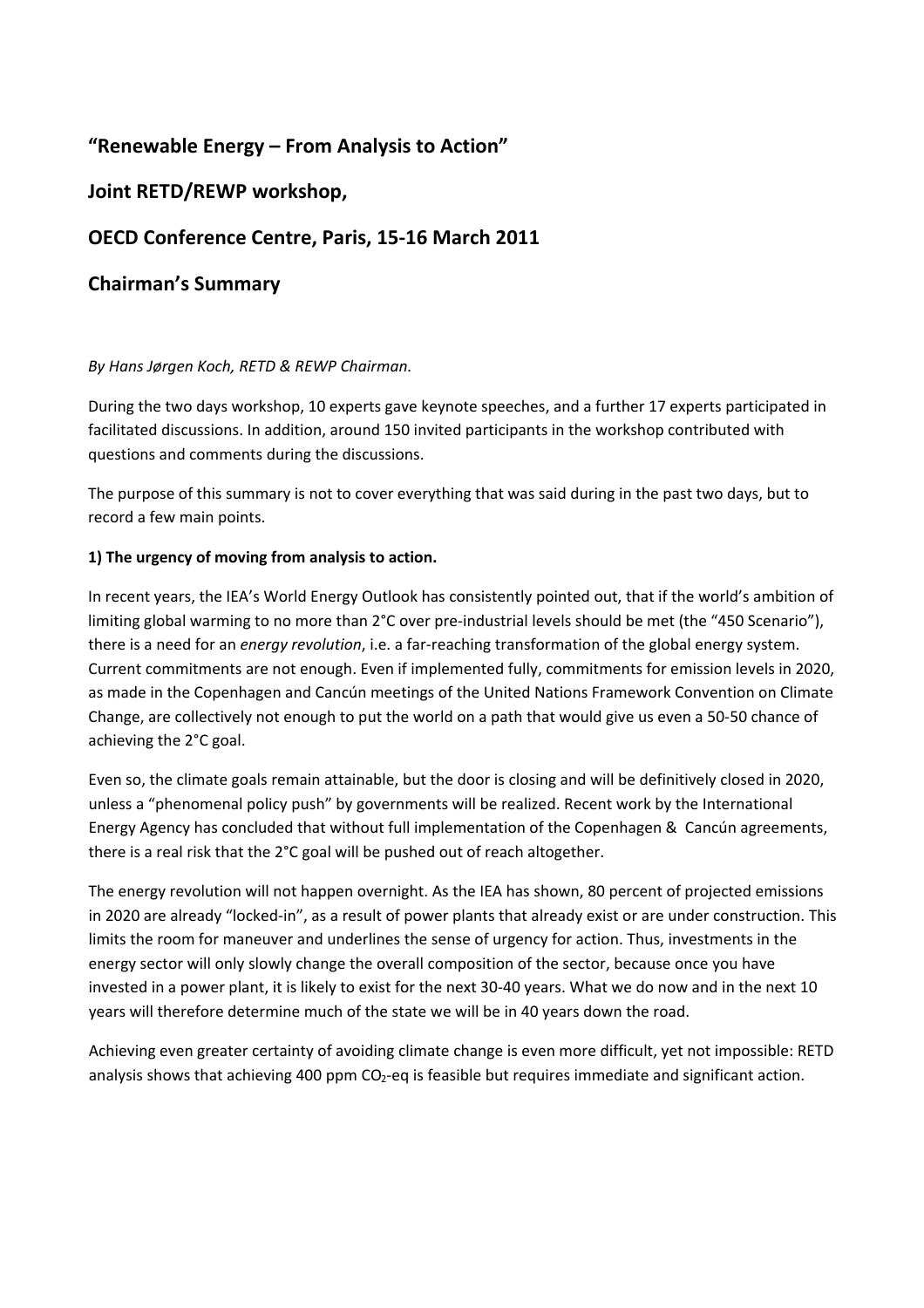### **2) Large‐scale deployment of renewable energy is necessary to achieve deep GHG reductions at minimal direct cost.**

The message from the energy scenarios of the IEA is consistent: The IEA *World Energy Outlook 2010* and *Energy Technology Perspectives 2010* scenarios show that a major contribution from Renewable Energy is necessary in order to de‐carbonize the energy sector and meet energy security concerns.

Fuel switching and efficiency is important but cannot do the job alone. In the *Energy Technology Perspectives* 2010 "Blue Map" scenario, renewable energy accounts for 17% of the reduced CO<sub>2</sub>-emissions in 2050, nearly three times as much as nuclear power and 70% more than CCS.

In *World Energy Outlook 2010* Renewable energy's share of electricity generation needs to more than double from 19% in 2000 to 45% in 2035, if a 450 ppm trajectory is to be followed (i.e. pursueing the 2°C target).

Independent research done for RETD/REWP shows the potential for even higher shares, with renewable energy becoming the dominant energy source after 2030. In this 400 ppm scenario 70% of all electricity would be produced by renewable energy by 2060 and the electricity sector would be virtually de‐ carbonized by 2030, assuming the commercial availability of carbon capture and storage (CCS) after 2020.

Stakeholders at the workshop from the energy sector noted that CCS is unlikely to be (commercially) available for anything between one and several decades. Moreover, recent tragic events in the nuclear sector in Japan also raises uncertainty as to whether nuclear power will be able to contribute at the levels envisioned in the various scenarios.

Both of these uncertainties associated with CCS and nuclear power respectively, may result in greater attention being paid to alternatives such as renewable energy. But this cannot be taken for granted.

### **3) Transforming the global energy system is likely to lead to economic benefits.**

Including renewable energy benefits other than those included in the WEO or ETP (or for that matter all similar economic models of the energy system), renewable energy deployment can be considered even more advantageous. This is due to substantial economic benefits of reduced fossil fuel dependence costs and reduced climate change adaptation costs. Analysis conducted for the RETD shows that the costs of NOT modernizing the energy system are tremendous. The analysis further demonstrates that the desirable, large-scale conversion to renewable energy can take place and that the net costs of doing so are small to negative. Climate change and security concerns will go hand in hand driving de‐carbonization and energy independence. Policies should therefore integrate such otherwise non-tangible benefits for market actors.

Most global economic models used to examine climate adaptation and damage costs oversimplify the modeling of the energy sector. RETD would therefore like to see "externalities" better incorporated into detailed energy system models. Fossil fuel dependence costs are significant and comprise a range of elements: wealth transfer, paying above market prices (because producers have market power), economic losses from price shocks, price volatility, military expenditures and health & environmental impacts.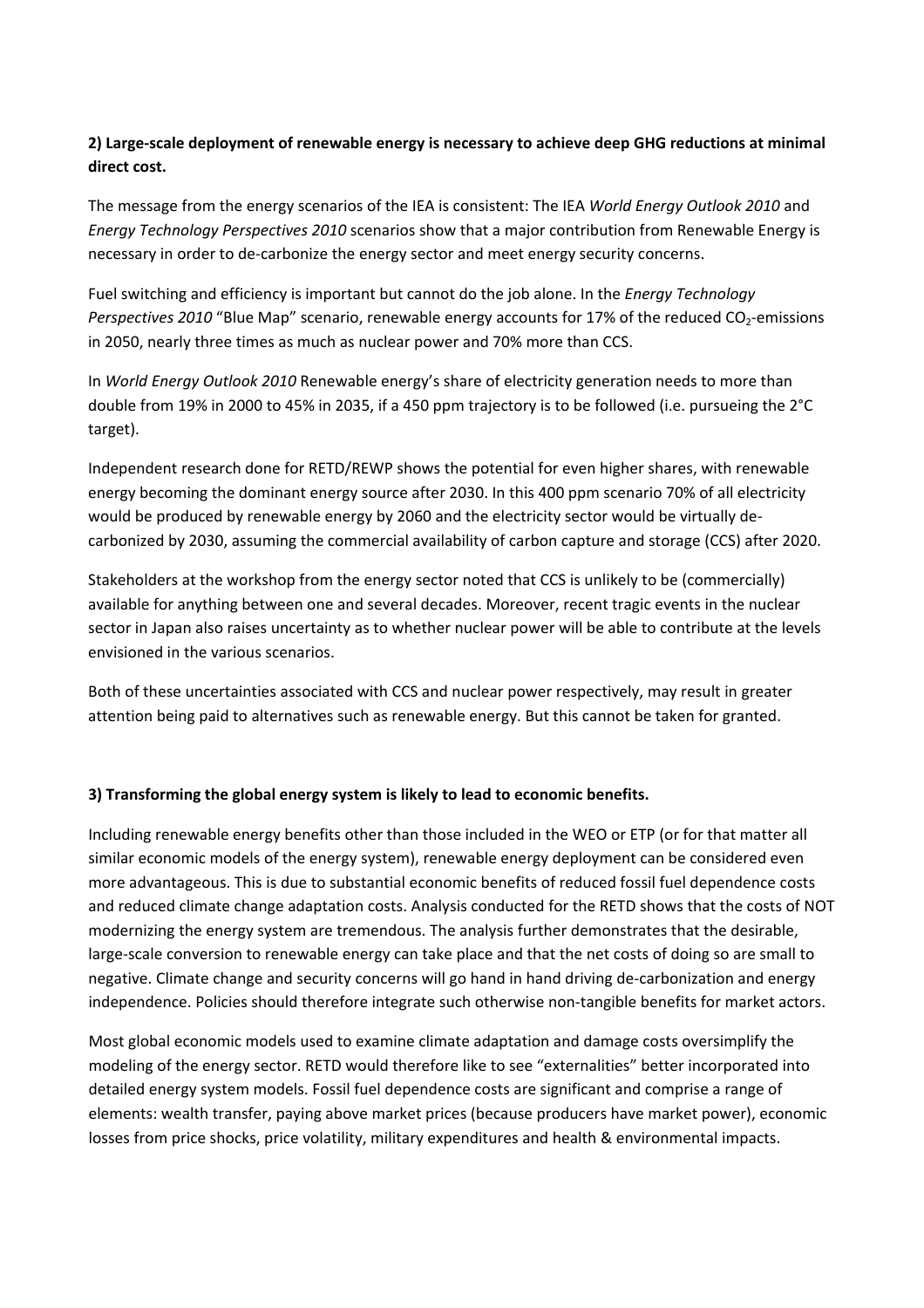Much research still needs to be done: Quantification of price volatility impacts could be useful, and most studies cover only selected elements, regions, or countries. Also, limited work has been done to assess the economic effects of coal and natural gas dependence. This is particularly relevant because , coal's environmental and health impacts may already exceed the market value of the coal produced.

In the transport sector, measures to improve fuel economy, expand sustainable biofuels and promote the uptake of new vehicle technologies must be prioritized. This will bring about the cost and security benefits of cutting oil import bills and is also crucial in reducing greenhouse gas and other pollutant emissions.

## **4) Recent events in Northern Africa and The Middle East have demonstrated the vulnerability of the oil market.**

Even though Libya represents only around 2% of global oil production, the political uncertainty in the whole region has caused significant increases in oil prices, causing concerns in the OECD as to whether the nascent economic recovery will be harmed.

The era of cheap oil is over, replaced by an era of high and fluctuating oil prices. Any economy dependent on oil – particularly imported oil – is a fragile economy. The price of being dependent on imports is not only economic but also political.

### **5) Some governments are starting to pursue independence from fossil fuels.**

At least one government, Denmark, has taken up the challenge and recently unveiled an energy strategy that describes how Denmark as a country can achieve independence from coal, oil and natural gas by 2050, and at the same time significantly reduce its greenhouse gas emissions.

The Danish Government's energy strategy contains a range of initiatives that will reduce the energy sector's use of fossil fuels by 33 percent in 2020 compared with 2009, by further expanding Danish renewable energy capacity. The needed investments in energy efficiency and renewable energy will not be negligible, but the Danish government considers the alternative, i.e. continued dependence on fossil fuels, to be even more expensive in the years to come.

**In just ten years, the government's initiatives aims at doubling the renewable share of electricity to 60** percent - up from 29% today. Wind power will take the lion's share of this, covering 40 percent of **electricity consumption. It comes at a price but a reasonable one: less than 3 Euros per month per household.**

### **6) The tragic events in Japan cast uncertainty on the future of nuclear power.**

While nuclear power represents a significant share of electricity generation in many countries, uncertainty about it following the tragedy in Japan may shift investments to other energy sources. However, it is far from certain that the alternatives will be problem free. This is particularly the case if investments will be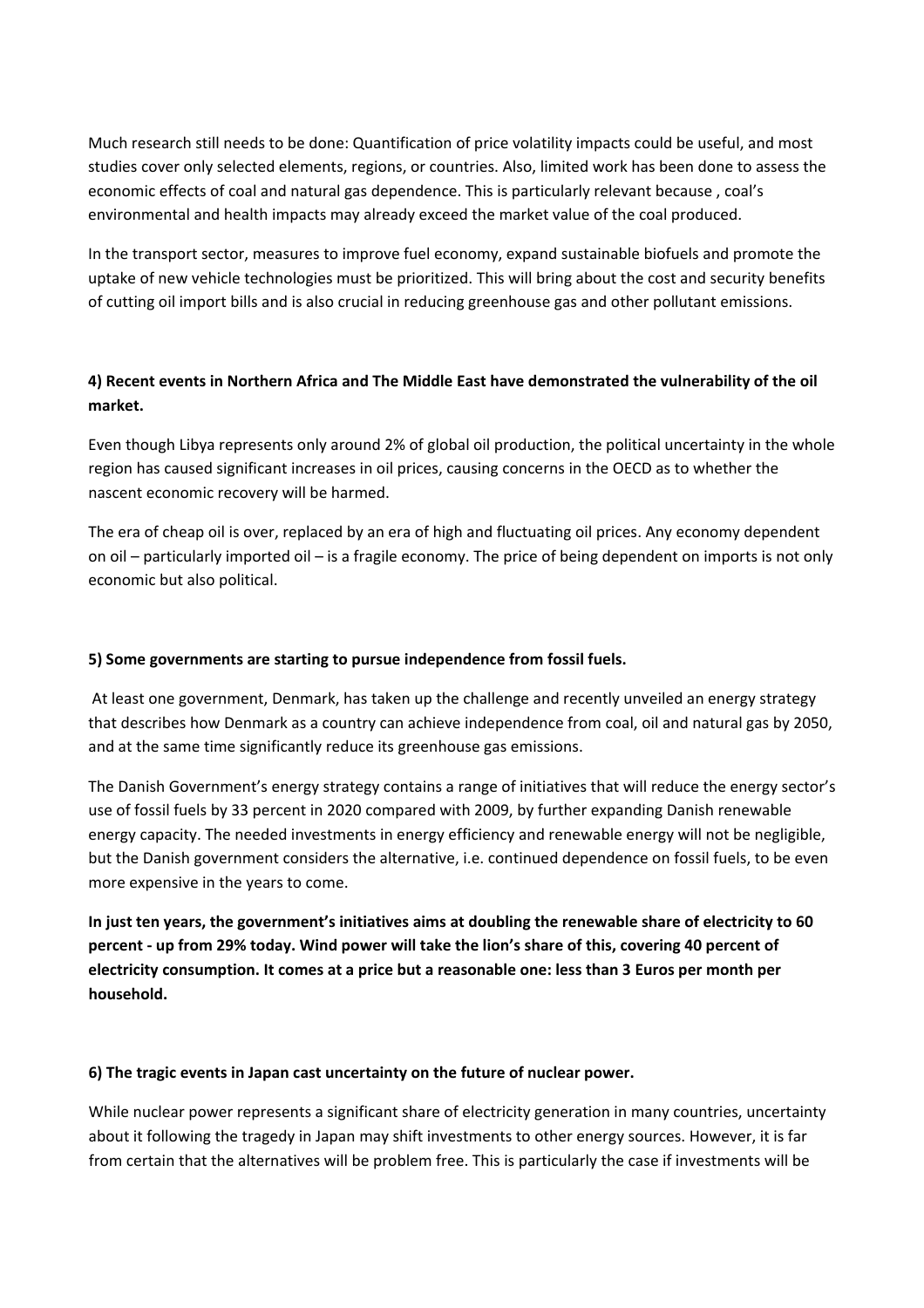made in coal fired power plants, because of the high  $CO<sub>2</sub>$  emissions associated with burning coal, the air, water, and public health impacts of coal mining and combustion, and the technology lock-in of such investments.

### **7) A "golden age" for natural gas?**

The IEA is talking about a possible *golden age of gas*, driven by increased shale gas production in the US, and increased supplies of liquified natural gas (LNG), particularly in Asia.

Is cheap, abundant natural gas a friend or foe of renewable energy? Either way, it will likely affect renewable energy deployment. It will be a 'friend' if it acts as a flexible source of generation to improve integration of variable renewable energy production, in particular, wind and solar PV. It will be 'foe' if it competes with renewable energy investments.

Looking at plans for the next ten years, natural gas is the default option in the OECD. But natural gas demand will grow even more outside the OECD, particularly in Asia, and this will put considerable pressure on prices.

Uncertainty appears to be the rule of the game at the moment. Decisive factors will be the role of shale gas as well as the development and price of LNG supplies.

### **8) The renewable energy industry.**

The renewable energy industry has made enormous progress and is moving far down the learning curve: Production has been scaled up, costs reduced, and performance has improved. The industry is committed to continue to do so in the future, provided that a stable and predictable policy context exists. Such a context will help to optimize the supply chain, drive innovation, scale up production further, and further reduce costs.

With 39 GW added in 2010, total global installed wind generation capacity grew to approximately 200 GW. This follows up on a remarkable 2009 where, in Europe, more new wind power capacity was installed in the EU than any other electricity‐generating technology: 39% of all new capacity installed in 2009 was wind power, followed by gas (25%) and solar photovoltaics (17%).

Solar PV is experiencing dramatic cost reductions, with system prices falling by 40 percent in 2008/2009. Further cost reductions are expected, which should help solar PV achieve grid price parity in many countries over the next decade.

At the workshop, the naissance of the Renewable Industry Advisory Board was announced. The RIAB is a selected group of leading industrial stakeholders from the renewable energy sector, who will volunteer ‐ under the umbrella of the REWP ‐ to provide professional advice to the IEA Renewable bodies. This will help IEA to get additional insight on significant industrial, market, regulatory, financial and innovation trends and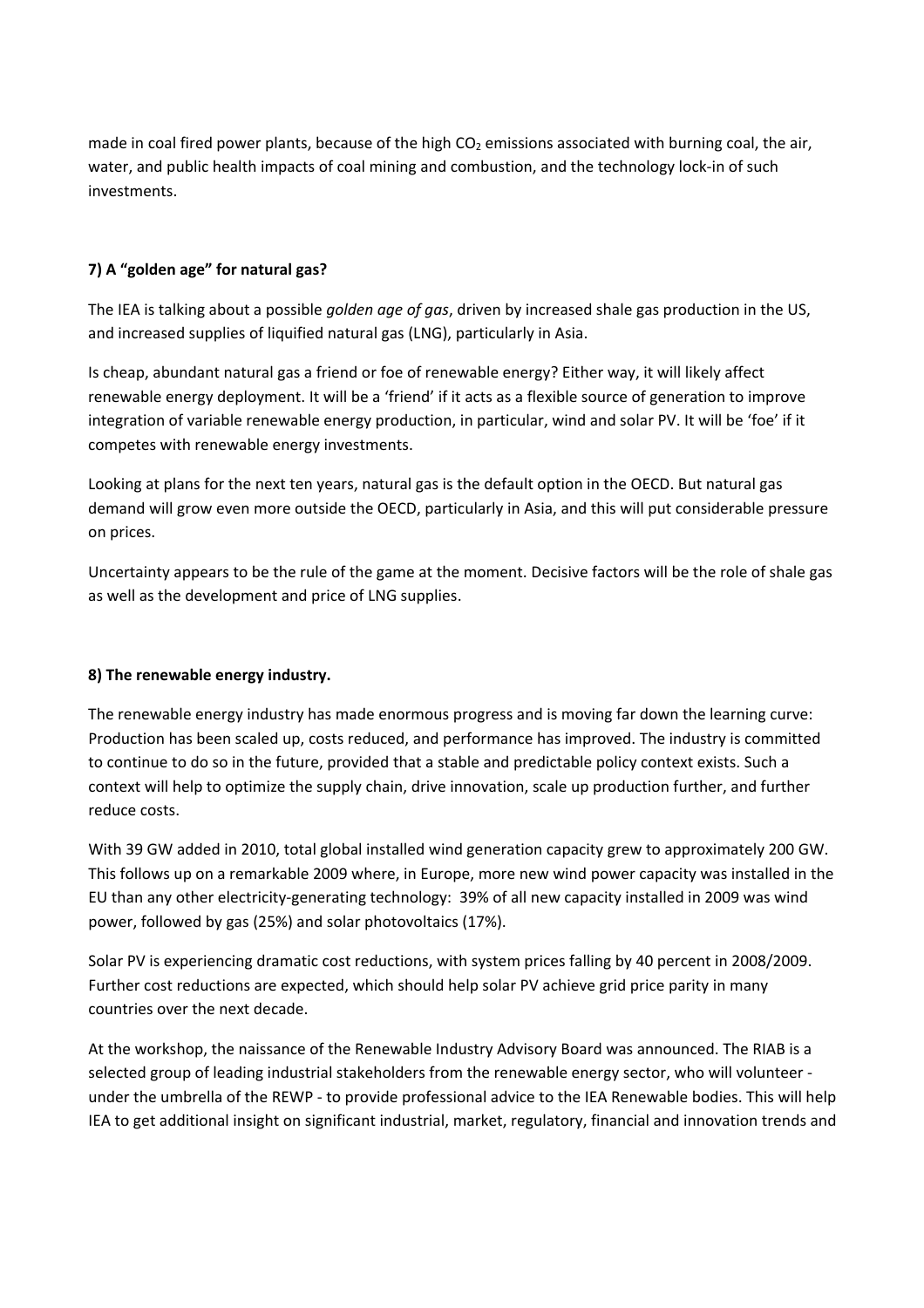to identify follow‐up actions, with special emphasis on key elements useful to implement solutions for a large scale deployment of renewable energy technologies inside and outside OECD‐countries.

#### **9) Finance and policies.**

There is no shortage of money, but rather a shortage of a stable and predictable policy context. Finance is not a barrier to RE deployment provided that such stable and predictable policies exists.

The point was made that we need to subsidize what we want and remove subsidies from what we don't want. Feed-in-tariffs for renewable energy is a success story, providing certainty to the market, but also needs to be adjusted to learning and cost curves. Feed‐in‐tariffs is not a stand‐alone measure but needs to be part of a broader strategy, providing a stable investment climate, while at the same time adjusting to developments in technologies, competitiveness and markets.

Other speakers stressed the need for governments to create a long-term strategic commitment to renewable energy coupled to clear targets and a stable policy environment.

Moreover, effective strategies must recognize that there are various phases of a technology, from basic R&D, initial market penetration, to mass-deployment - and policies need to vary depending on what phase a technology is in.

If it is a technology being subsidized, then the implication is that eventually the subsidy should be eliminated. But if it is the benefits of the technology that are being supported, then it is more likely that the support will be there for the long term, since the benefits will never diminish.

Also, the stability of a support mechanism is highly dependent on where the money comes from: If it comes from taxpayers, then it is more likely to be unstable, as politics gets in the way. If it comes from ratepayers, it is more likely to be stable.

At the workshop also the potential role of frontrunners in different industry‐sectors was addressed. Two (related) barriers for large scale deployment of renewables are (1) institutional inertia that hinder the actual implementation of these technologies (permitting, access to grids, et cetera), and (2) mis‐ perceptions about the positive role of renewable energy in energy systems, which in turn hinders the willingness to remove these institutional inertia. Currently, many utilities and manufacturing industries recognize the benefits of renewables, and they could act as important promotors for policy changes.

#### **10) Renewable heating needs attention too**

Renewable energy is not just about electricity, but also about heating. There is an unexploited potential for renewable heat, but it faces specific issues. For both electricity and heat, however, there are different policy landscape among countries – in addition to the various stages/phases for countries and technologies.